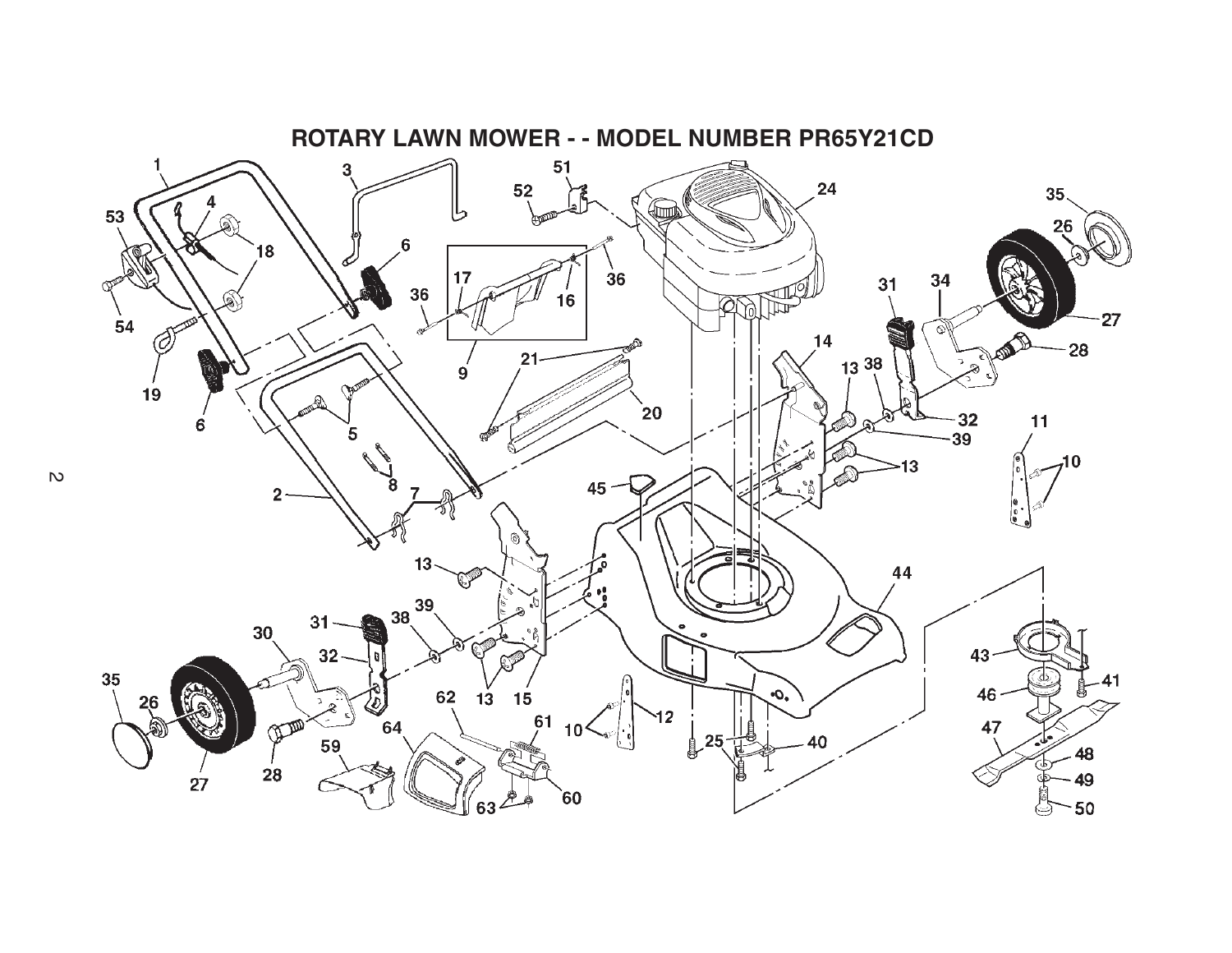## **ROTARY LAWN MOWER - - MODEL NUMBER PR65Y21CD**

| <b>KEY</b><br>NO. | <b>PART</b><br>NO.                                                                                                                                                                                                                                                                                                                                                                                                                             | <b>DESCRIPTION</b>                              | <b>KEY</b><br>NO. | <b>PART</b><br>NO. | <b>DESCRIPTION</b>                                   |
|-------------------|------------------------------------------------------------------------------------------------------------------------------------------------------------------------------------------------------------------------------------------------------------------------------------------------------------------------------------------------------------------------------------------------------------------------------------------------|-------------------------------------------------|-------------------|--------------------|------------------------------------------------------|
|                   | 183496X479                                                                                                                                                                                                                                                                                                                                                                                                                                     | Upper Handle                                    | 34                | 186576X004         | Axle Arm Assembly, LR                                |
| 2                 | 151721X479                                                                                                                                                                                                                                                                                                                                                                                                                                     | Lower Handle                                    | 35                | 77400              | Hubcap                                               |
| 3                 | 146771                                                                                                                                                                                                                                                                                                                                                                                                                                         | <b>Control Bar</b>                              | 36                | 184193             | Bolt                                                 |
| 4                 | 133107                                                                                                                                                                                                                                                                                                                                                                                                                                         | Engine Zone Control Cable                       | 38                | 176185             | Washer                                               |
| 5                 | 191574                                                                                                                                                                                                                                                                                                                                                                                                                                         | Handle Bolt                                     | 39                | 176235             | Push Nut                                             |
| 6                 | 189713X428                                                                                                                                                                                                                                                                                                                                                                                                                                     | Handle Knob                                     | 40                | 188839X004         | Mounting Bracket, Debris Shield                      |
| 7                 | 51793                                                                                                                                                                                                                                                                                                                                                                                                                                          | <b>Hairpin Cotter</b>                           | 41                | 188040             | <b>Screw</b>                                         |
| 8                 | 66426                                                                                                                                                                                                                                                                                                                                                                                                                                          | Wire Tie                                        | 43                | 188784             | <b>Debris Shield</b>                                 |
| 9                 | 180479                                                                                                                                                                                                                                                                                                                                                                                                                                         | Kit, Rear Door (Includes Key Numbers 16 and 17) | 44                | 176710             | Kit, Lawn Mower Housing                              |
| 10                | 128415                                                                                                                                                                                                                                                                                                                                                                                                                                         | Pop Rivet                                       | 45                | 107339X            | Danger Decal                                         |
| 11                | 175069X479                                                                                                                                                                                                                                                                                                                                                                                                                                     | Support Bracket, LH                             | 46                | 189179             | <b>Blade Adapter / Pulley</b>                        |
| 12                | 175070X479                                                                                                                                                                                                                                                                                                                                                                                                                                     | Support Bracket, RH                             | 47                | 189028             | <b>Blade, 21"</b>                                    |
| 13                | 17060410                                                                                                                                                                                                                                                                                                                                                                                                                                       | Screw $1/4 - 20 \times 5/8$                     | 48                | 851074             | <b>Hardened Washer</b>                               |
| 14                | 175082X479                                                                                                                                                                                                                                                                                                                                                                                                                                     | Handle Bracket Assembly, LH                     | 49                | 850263             | Helical Washer 3/8-24 x 1-3/8 Grade 8                |
| 15                | 175081X479                                                                                                                                                                                                                                                                                                                                                                                                                                     | Handle Bracket Assembly, RH                     | 50                | 851084             | Hex Head Machine Screw 3/8-24 x 1-3/8 Grade 8        |
| 16                | 180071                                                                                                                                                                                                                                                                                                                                                                                                                                         | Spring, LH                                      |                   | 51 111190X         | Clamp                                                |
| 17                | 180072                                                                                                                                                                                                                                                                                                                                                                                                                                         | Spring, RH                                      |                   | 52 83816           | Screw                                                |
| 18                | 132004                                                                                                                                                                                                                                                                                                                                                                                                                                         | Nut, Hex                                        | 53                | 170294             | <b>Throttle Control</b>                              |
| 19                | 179585                                                                                                                                                                                                                                                                                                                                                                                                                                         | Rope Guide                                      | 54                | 183365             | <b>Screw</b>                                         |
| 20                | 189005                                                                                                                                                                                                                                                                                                                                                                                                                                         | <b>Rear Skirt</b>                               | 59                | 175071             | Discharge Deflector                                  |
| 21                | 88652                                                                                                                                                                                                                                                                                                                                                                                                                                          | Hinge Screw 1/4-20 x 1-1/4                      | 60                | 175735             | Hinge Bracket                                        |
| 24                | $\frac{1}{2} \left( \frac{1}{2} \right) + \frac{1}{2} \left( \frac{1}{2} \right) + \frac{1}{2} \left( \frac{1}{2} \right) + \frac{1}{2} \left( \frac{1}{2} \right) + \frac{1}{2} \left( \frac{1}{2} \right) + \frac{1}{2} \left( \frac{1}{2} \right) + \frac{1}{2} \left( \frac{1}{2} \right) + \frac{1}{2} \left( \frac{1}{2} \right) + \frac{1}{2} \left( \frac{1}{2} \right) + \frac{1}{2} \left( \frac{1}{2} \right) + \frac{1}{2} \left($ | Engine, Briggs & Stratton, Model Number 123K02  | 61                | 175285             | Spring                                               |
|                   |                                                                                                                                                                                                                                                                                                                                                                                                                                                | (For engine service and replacement parts,      | 62                | 175650             | Rod, Hinge                                           |
|                   |                                                                                                                                                                                                                                                                                                                                                                                                                                                | call Briggs & Stratton at 1-800-233-3723)       | 63                | 73800400           | Keps Locknut 1/4-20                                  |
| 25                | 150406                                                                                                                                                                                                                                                                                                                                                                                                                                         | Hex Head Thread Rolling Screw 3/8-16 x 1-1/8    | 64                | 175066             | Mulcher Door                                         |
| 26                | 83923                                                                                                                                                                                                                                                                                                                                                                                                                                          | Hex Flange Nut                                  | $ -$              | 162300             | Warning Decal (not shown)                            |
| 27                | 180406                                                                                                                                                                                                                                                                                                                                                                                                                                         | Wheel                                           | $ -$              | 172787             | Operator's Manual, English                           |
| 28                | 189312                                                                                                                                                                                                                                                                                                                                                                                                                                         | <b>Shoulder Bolt</b>                            | $ -$              | 172788             | Operator's Manual, French                            |
| 30                | 186575X004                                                                                                                                                                                                                                                                                                                                                                                                                                     | Axle Arm Assembly, RR                           | - -               | 192366             | Replacement Parts Manual, English / French           |
| 31                | 170143                                                                                                                                                                                                                                                                                                                                                                                                                                         | Selector Knob                                   |                   |                    |                                                      |
| 32                | 175060X004                                                                                                                                                                                                                                                                                                                                                                                                                                     | Selector Spring                                 |                   |                    | NOTE: All component dimensions given in U.S. inches. |

1 inch  $= 25.4$  mm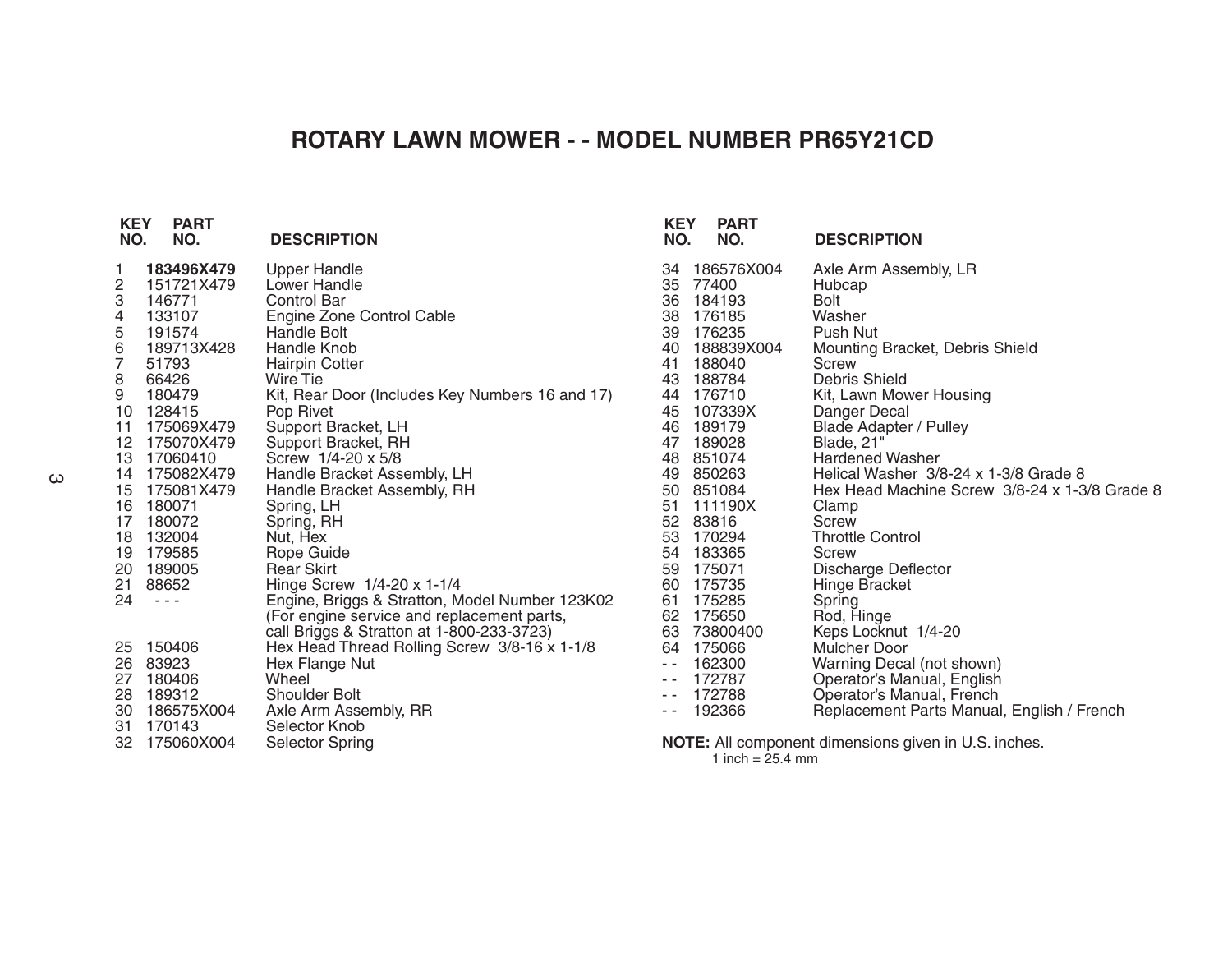

**ROTARY LAWN MOWER - - MODEL NUMBER PR65Y21CD**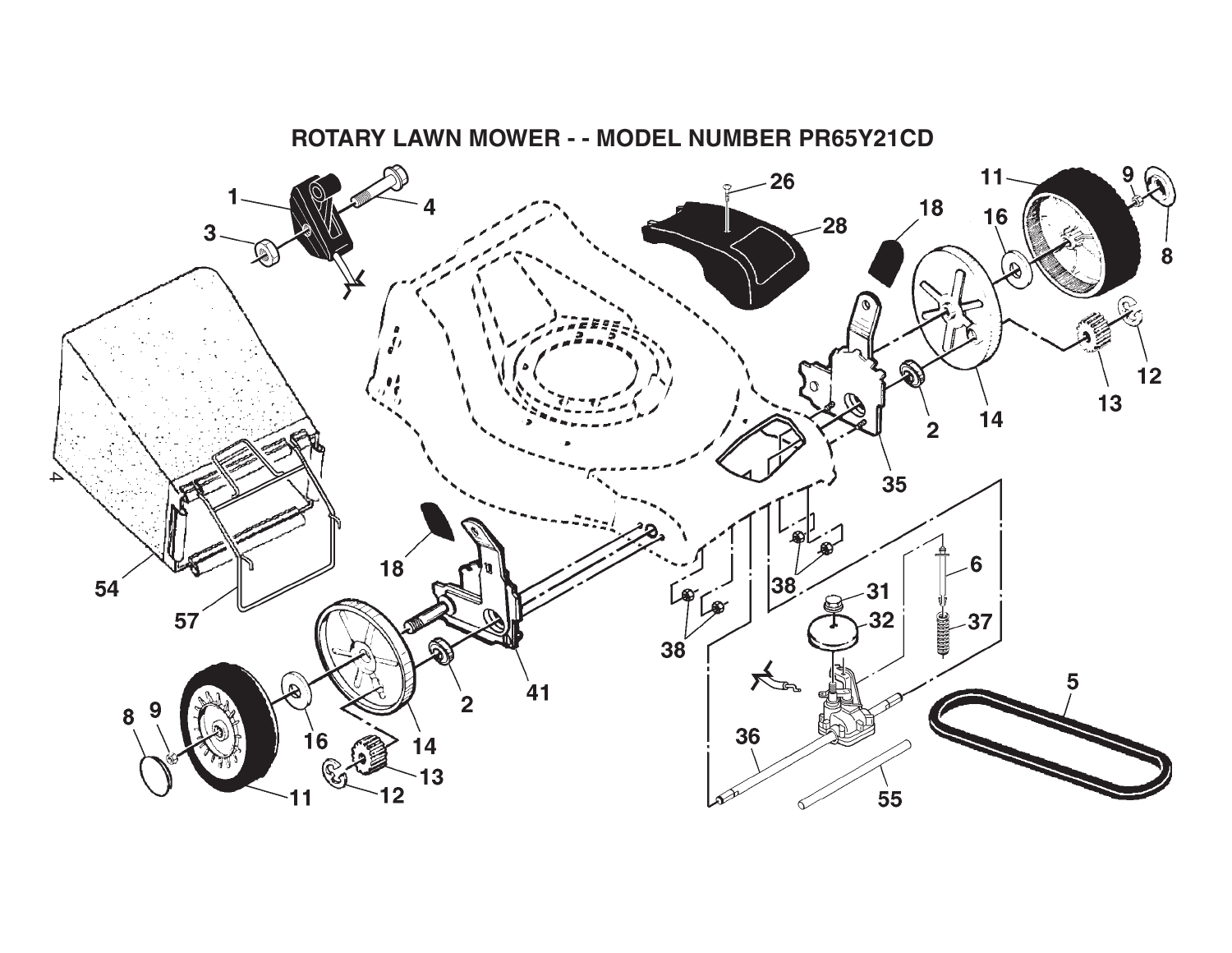## **ROTARY LAWN MOWER - - MODEL NUMBER PR65Y21CD**

| <b>KEY</b><br><b>PART</b><br>NO.<br>NO.                                                                                                                                                                                   | <b>DESCRIPTION</b>                                                                                                                                                                                                                                                                                                          |
|---------------------------------------------------------------------------------------------------------------------------------------------------------------------------------------------------------------------------|-----------------------------------------------------------------------------------------------------------------------------------------------------------------------------------------------------------------------------------------------------------------------------------------------------------------------------|
| 184587<br>1<br>$\frac{2}{3}$<br>167387<br>191730<br>4<br>158755<br>5<br>175436<br>6<br>150495<br>8<br>77400<br>9<br>145212<br>11 180766<br>12 12000058<br>13 137054<br>14 189403<br>16 67725<br>18 170143<br>175262<br>26 | <b>Control Cable Assembly</b><br>Bearing, Wheel Adjuster<br>Locknut #10-24<br>Hex Washer Head Screw 1/4-20 x 2.12<br>V-Belt<br><b>Spring Retainer</b><br>Hubcap<br>Locknut<br>Wheel & Tire Assembly<br>E-Ring<br>Pinion<br>Dust Cover<br>Washer 1/2 x 1-1/2 x 134<br>Selector Knob<br>Pan Head Tapping Screw #10-24 x 2-3/4 |

| <b>KEY</b><br>NO. | <b>PART</b><br>NO. | <b>DESCRIPTION</b>                 |
|-------------------|--------------------|------------------------------------|
|                   |                    |                                    |
| 28                | 181466             | Dive Cover                         |
|                   | 31 132010          | Hex Flange Nut                     |
|                   | 32 189407          | Drive Pulley                       |
|                   | 35 172291          | Kit, Wheel Adjuster, LH            |
|                   |                    | (Includes Knob and Bearing)        |
|                   | 36 180184          | Gear Case Assembly (See Breakdown) |
|                   | 37 137090          | Spring                             |
|                   | 38 73800400        | Locknut, Hex 1/4-20                |
|                   | 41 172290          | Kit, Wheel Adjuster, RH            |
|                   |                    | (Includes Knob and Bearing)        |
| 54                | 188985             | Grassbag                           |
|                   | 55 175739          | <b>Driveshaft Cover</b>            |
|                   | 57 188815          | Frame, Grassbag                    |
|                   |                    |                                    |
|                   |                    |                                    |

**NOTE:** All component dimensions given in U.S. inches. 1 inch = 25.4 mm